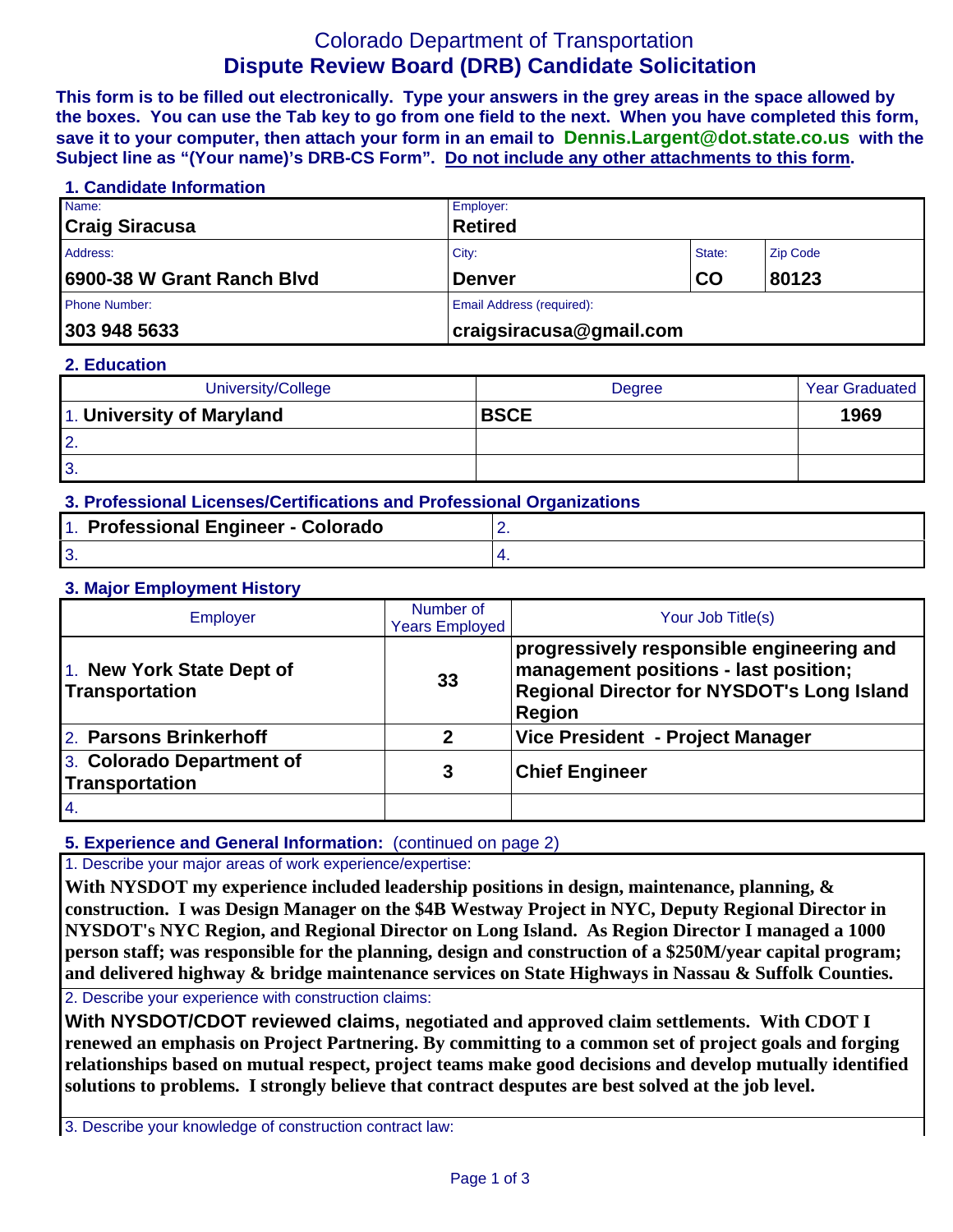**Have dealt with governmental construction contracts my whole career. I have drafted contract provisions and construction specifications. I have partnered directly with contractors and industry interest groups on public works contracting in general, and specifically on claim issues.** 

4. Describe your experience with construction contract administration:

**Design-Build experience as Design Manager on SR 125 in San Diego, and as member of Executive Oversight Team on COSMIX (I25 in Colorado Springs). Managed construction staff at NYSDOT .**

5. Describe your construction field experience: **Inspector on freeway contruction; roadway and bridges.**

6. Describe your DRB (or arbitration) training, certification, and experience:

**Arranged for jobsite mediation of contract disputes and claims. As CDOT Chief Engineer I reviewed several contract arbitration decisions in preparation of claim settlement and/or litigation. I worked closely with the Attorney General's office staff on complex claims involving arbitration.**

7. Describe your employment/retirement status and availability to serve on a DRB and geographical area: **Currently retired. I am available to serve on DRBs in Regions 1,2,4 and 6.**

DRB members are compensated as per Section 105.22 of the CDOT Specifications.

## **6. List Two References For Your Experience With Construction Claims**

| <b>Name</b>         | Title | Organization                     | <b>Phone Number</b> | <b>Email Address</b> |
|---------------------|-------|----------------------------------|---------------------|----------------------|
| <b>Harry Morrow</b> |       | <b>CO Attorney</b><br> General's |                     |                      |